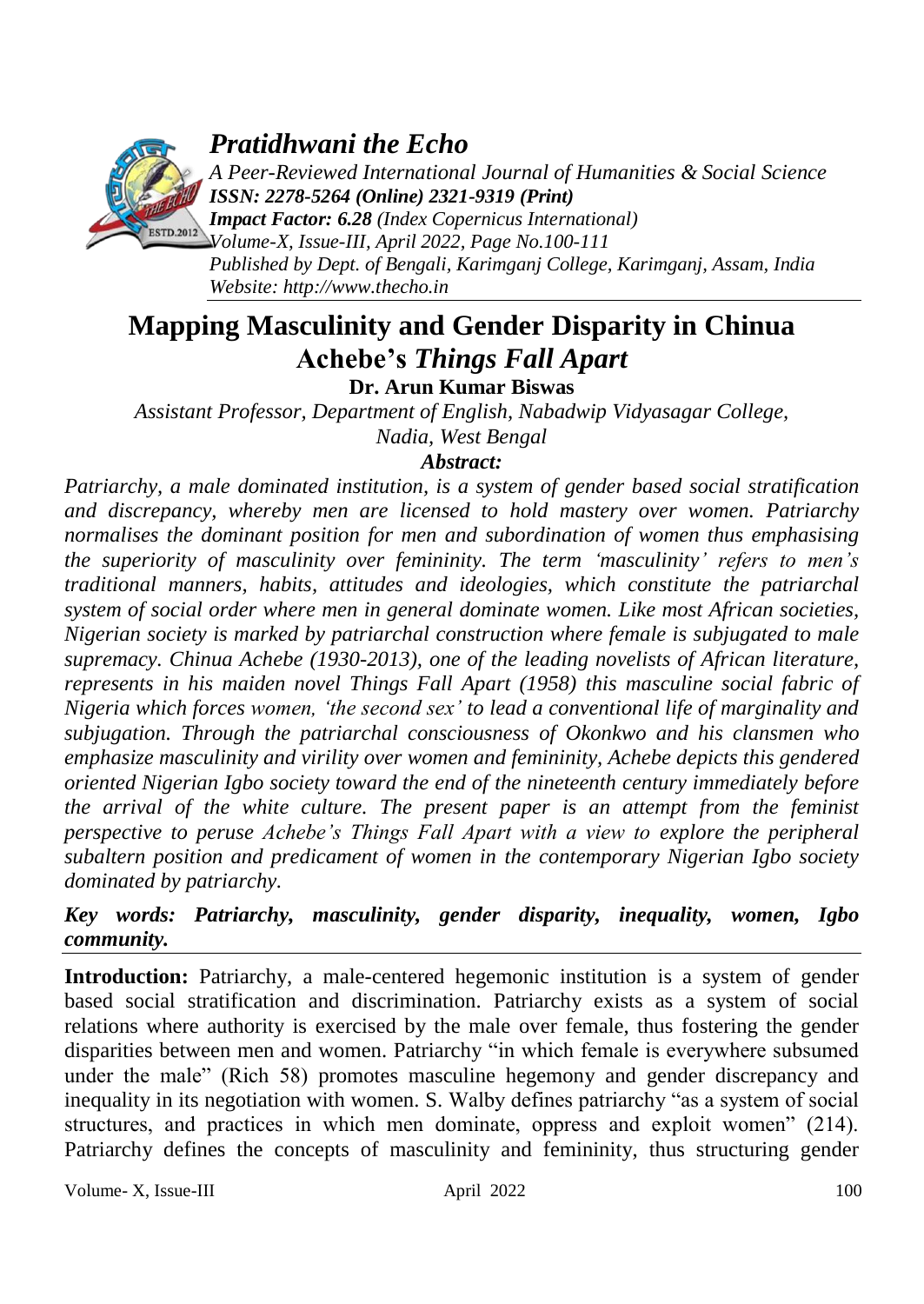relation between men and women. This is what Kate Millet calls "sexual politics" as she argues that sex is 'biological' whereas gender is a 'cultural construct'  $(62)$ . The term 'masculinity', a cultural construct, in feminist theory refers to men's traditional manners, habits, ideologies and attitudes, which constitute the patriarchal system of social order which 'governs the relationship between men and women in society, where women in general are subordinated to men' (Kegan, 147-157). The term 'femininity' means culturally constructed image of traditional female submissive attitude and their marginalized condition.

 Patriarchy and its masculine practices intrude almost every society of the world. African societies are no exception. Africa's tradition is 'strongly in favour of male dominance ... African women are subjugated mercilessly to men's authorities in their communities' (Gbaguidi, 41). Like most African societies, Nigerian society is marked by patriarchal dimension where importance is given to male more than the female counterpart. "Most Nigerian societies are typically patriarchal, with persistent beliefs that perpetrate unequal treatment of women" (Ntoimo, 1987) in the process of gender socialization. The affirmative answer to the question, "were Nigeria and Africa oppressively masculinist?" asserts that the traditional culture of Nigeria as well as Africa has been masculine based much before the advent of European settlers. The nature and extent of female subordination and oppression is indicative of the image of helpless, silent, dependent African women who "have continually endured exclusion and restriction" (Ohale, *n.p*.). Writers like Ama Ata Aidoo of Ghana and Flora Nawapa, and Buchi Emcheta of Nigeria approve that African women were traditionally subordinated to sexist cultural mores. According to this system, African men received the best skills and things including education, while "women received only utilitarian cosmetic skills in domestic centres– the kinds of skills that only could prepare them for marriage and to be useful male helpmates" (qtd. in Annan, 17).

 The masculine social fabric of Nigeria judges everything in traditional terms of gender construction and identity, troubling the life of the female sex, so-called "the second sex". They are forced to lead a conventional life of marginality and subjugation in the patriarchal paradigm of Nigerian society where male values and ideology always determine the predicament of women and girls resulting in gender inequity. They are sexually and psychologically reduced to objects to be continuously exploited and oppressed. The marginalized plight is vividly exposed in J. O. Debo Akande"s book *Law and the Status of Women in Nigeria*:

*In Nigeria women spend their whole lives under male dominance, submitting first to the authority of their father or their mother's brother (according to the prevailing kinship system) and later to that of her husband. Moreover, women never attain legal independence a woman can sue or be sued in her own name …. Her labour belongs to her husband if they earn any money (for instance from petty trading); only with his consent can she enjoy the profit. Apart from her jewellery everything she has belongs to her husband and can be claimed by his heir. A man may have several legal wives*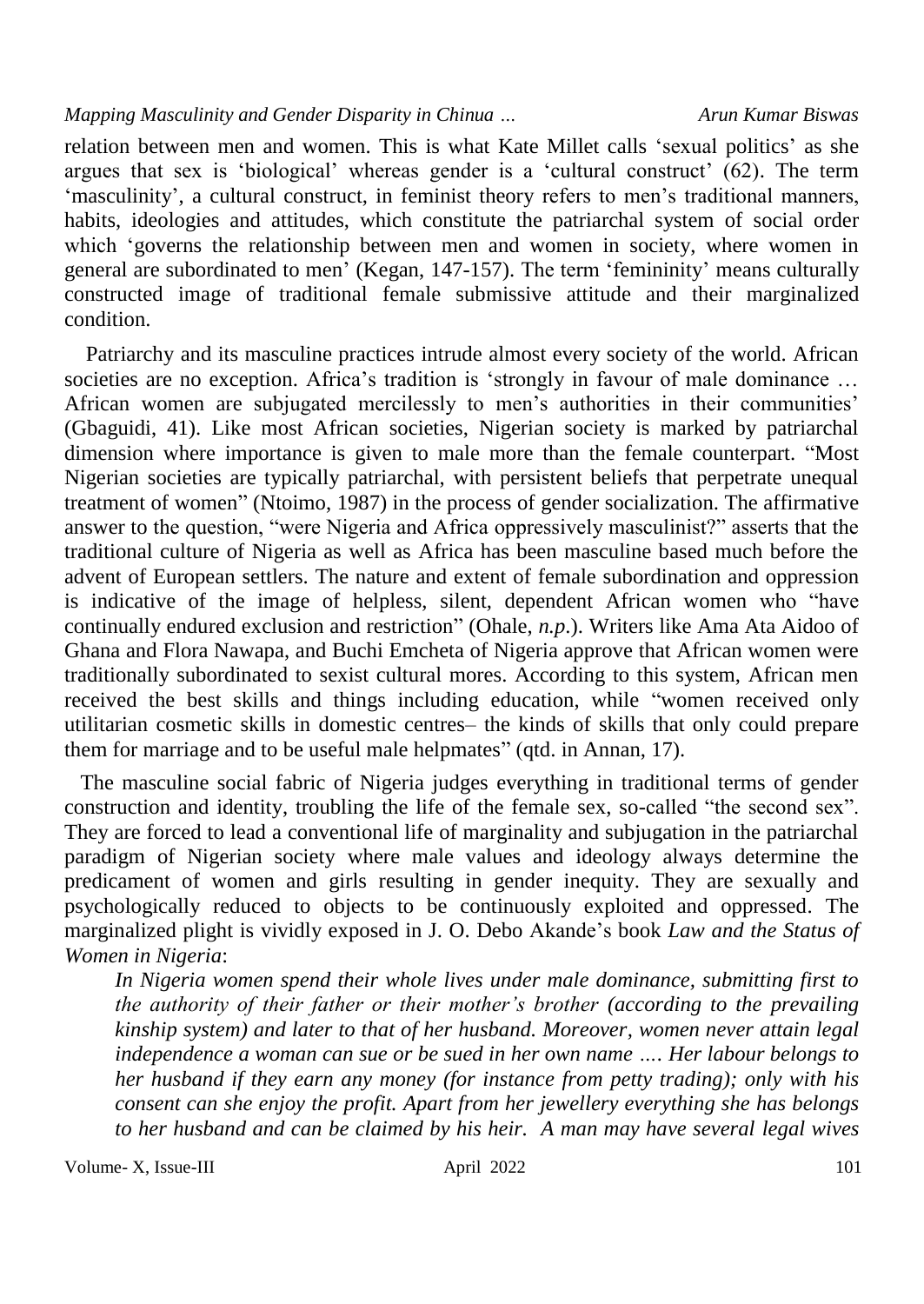*and will be allowed a mistress, but a woman must be faithful to her husband. (Akande, 1)* 

 In the traditional Nigerian Igbo society male holds the centre and women is in the periphery and male is credited with power while female are underestimated as inferior and fragile. Odimegwu and Okemgbo in "Men"s Perceptions of Masculinities and Sexual Health Risks in Igboland, Nigeria" (2008) discover that in Igboland, men are seen as the "head of the women", the king and defender of women from trouble" (30).

**Objective:** The present paper is an attempt from the feminist perspective to study Achebe's *Things Fall Apart* with a view to explore the peripheral position and predicament of women in the contemporary patriarchal Nigerian Igbo society.

**Masculinity and Gender Disparity in Achebe's** *Things Fall Apart***:** Achebe, a native writer represents the masculine social fabric of Nigeria in his maiden novel *Things Fall Apart* (1958). Achebe delineates the traditional Nigerian Igbo androcentric world toward the end of the nineteenth century immediately before the arrival of the white culture. He presents the Igbo masculine society which values man and manliness much more than women denoting fragility and femininity. Here, Achebe exposes the traditional women as submissive, voiceless and virtually inconsequential. Though Achebe is criticised for misrepresentation/ superficial and male oriented representation of African-Nigerian women who are shown happy, harmonious members of the community, even when they are repeatedly beaten and debarred from any communal decision-making process, the novel reflects amply on the social condition of Nigerian women during the last decades of the nineteenth century. Whatever picture is painted in this novel is sufficient enough to understand the sexually peripheral location of women in the patriarchal domain of Nigerian Igbo society.

In the novel "*Things Fall Apart*" based on the narrative of Okonkwo, a greatest wrestler and warrior, Achebe gives a vivid account of the role and predicament of women who are enchained in the traditional patriarchal social mores and cannons. The close perusal of the novel brings out the truth about the pathetic predicament of Igbo women under patriarchy which enters oppressively in every rungs of social life. He depicts a male dominated world where the power is centred on male, and woman is the man"s property. Male possession of women is ensured in their objectification as wives and daughters. Man possesses women in order to get respect and title in the clan. In the novel, we see the male prestige and honour largely depend on the number of women they marry and possess in the community: "There was a wealthy man in Okonkwo"s village who had three huge barns, nine wives and thirty children. His name was Nwakibie and he had taken the highest but one title which a man could take in the clan." (15) It is clear that the Ibo society is based on gendered structure which defines and locates women in the periphery. It is because of this tendency women become victims of masculine society which discriminates and considers women as possession and mere sexual body.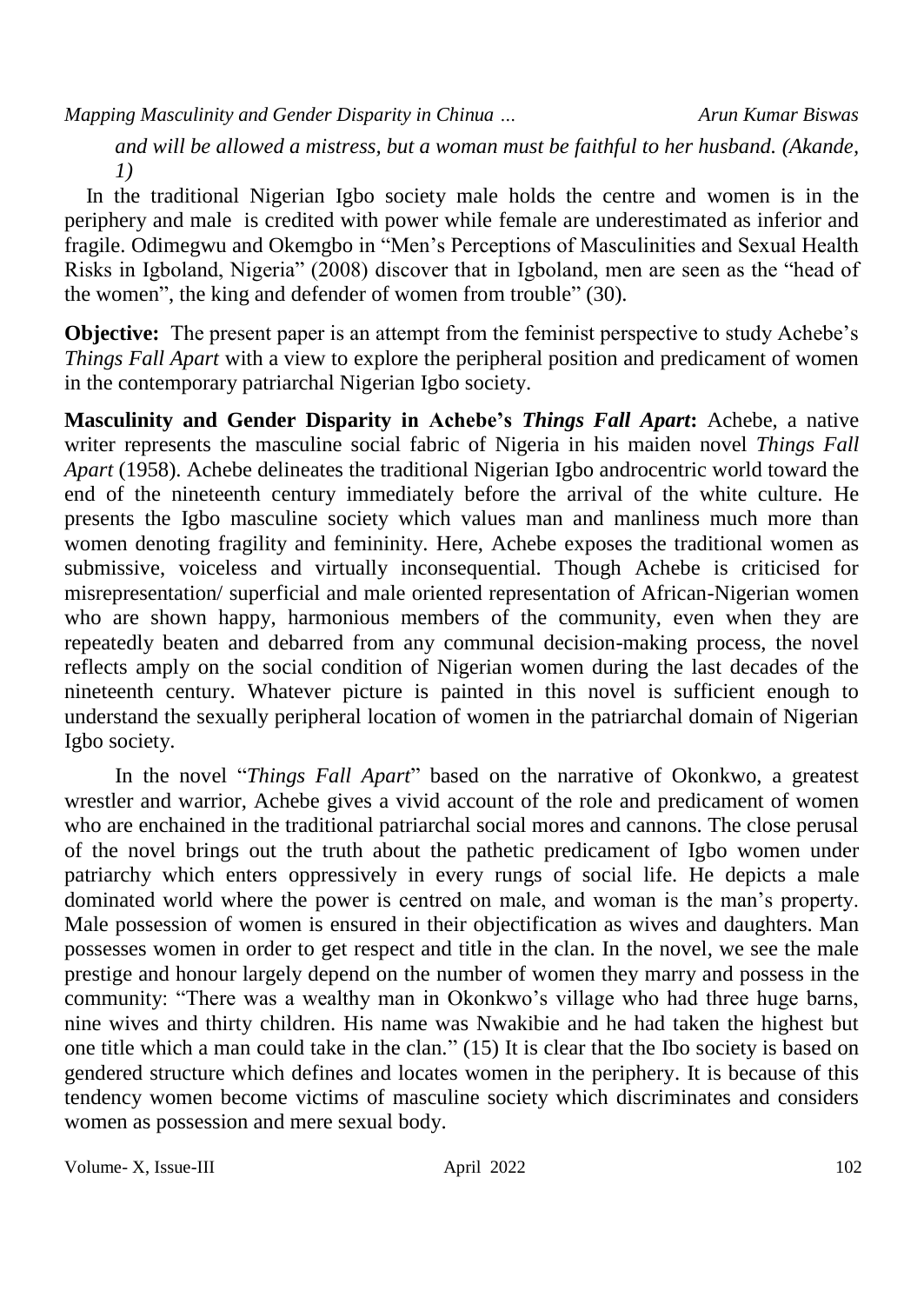The identity of women in the Igbo community is designed as sexual body to be possessed just to maintain the patriarchal norms and interest. In third chapter of the novel there is clear description of the fateful predicament of women with reference to the exchange of girl, a "virgin" with the abused and slain wife of Udo. It is reported by Ugbuefi Ozuego, the orator that people of Mbaino should hand over a virgin girl for Udo"s wife: "a virgin to atone for the murder of Udo"s wife" (21). Finally, as decided, Okonkwo brings "a virgin who was given to Udo as wife" (21). It is interesting to note that in both cases women become victims to the patriarchal decision and patriarchal notion of honour and prestige. Udo"s wife, an innocent woman is killed by the men of Mbaino. This killing is taken as an assault to the patriarchal sentiment of virility and honour of the people of Umuofia who determine to take avenge. The angry way Ezuego narrates the incident of killing and the villagers' reaction following the death of Udo's wife is indicative enough of the fact that the villagers are more concerned about the community honour than the respect, life, and security of the individual woman. On the other hand, her death is compensated with the exchange of another girl. Here both the women succumb to the whimsicality exposed and imposed by patriarchy which treats women as possession to be killed, and exchanged without listening to their words. The virgin girl is not given any scope to express her feelings. In the context of virginity and women one can remember here how the new bride of Amikwu is forced to answer the embarrassing questions during confession episode: "How many men have lain with you since my brother first expressed the desire to marry you?"(97) Ultimately she has to "swear" on the familial ancestral staff Uchendu, her fatherin-law holds to her to prove her virginity before Amikwu accepts her as "his wife" (97). But this crude taste of virginity and chastity during the confession is not applicable in case of grooms. The parameter of marriage based on female purity and chastity only is never questioned in case of the groom, Amikwu here. It exemplifies the typical patriarchal practice to question over female sexuality and moral character. This is the double standards of patriarchy.

Women in the phallocentric Igbo society are submissive lacking in freedom of choice and voice. The space women are given and roles they perform are specified within the male vision and ideology. Absolutely dependent on the male, they can hardly do anything according to their choice and decision. When Ezinma, Okonkwo"s ten years old daughter is sitting with Obiageli during the eating time, Okonkwo is angry to see the sitting position of his daughter. He rebukes her: "Sit like a woman!" (33). According to his order, she brings "her two legs together and stretched them in front of her" (33). Even the works and casual works are gender specific. When Ezinma wants to bring a chair for Okonkwo, he specifies the nature of job on the basis of gender: "No, that is a boy"s job" (33).

This gender biasness is displayed more in the division of work force related to agricultural activities. While trying to establish himself taking yam seeds from Nwakibie, as the narrator informs, Okonkwo"s mother and sisters work hard enough, but "they grew women's crops, like coco-yams, beans and cassava. Yam, the king of crops, was a man's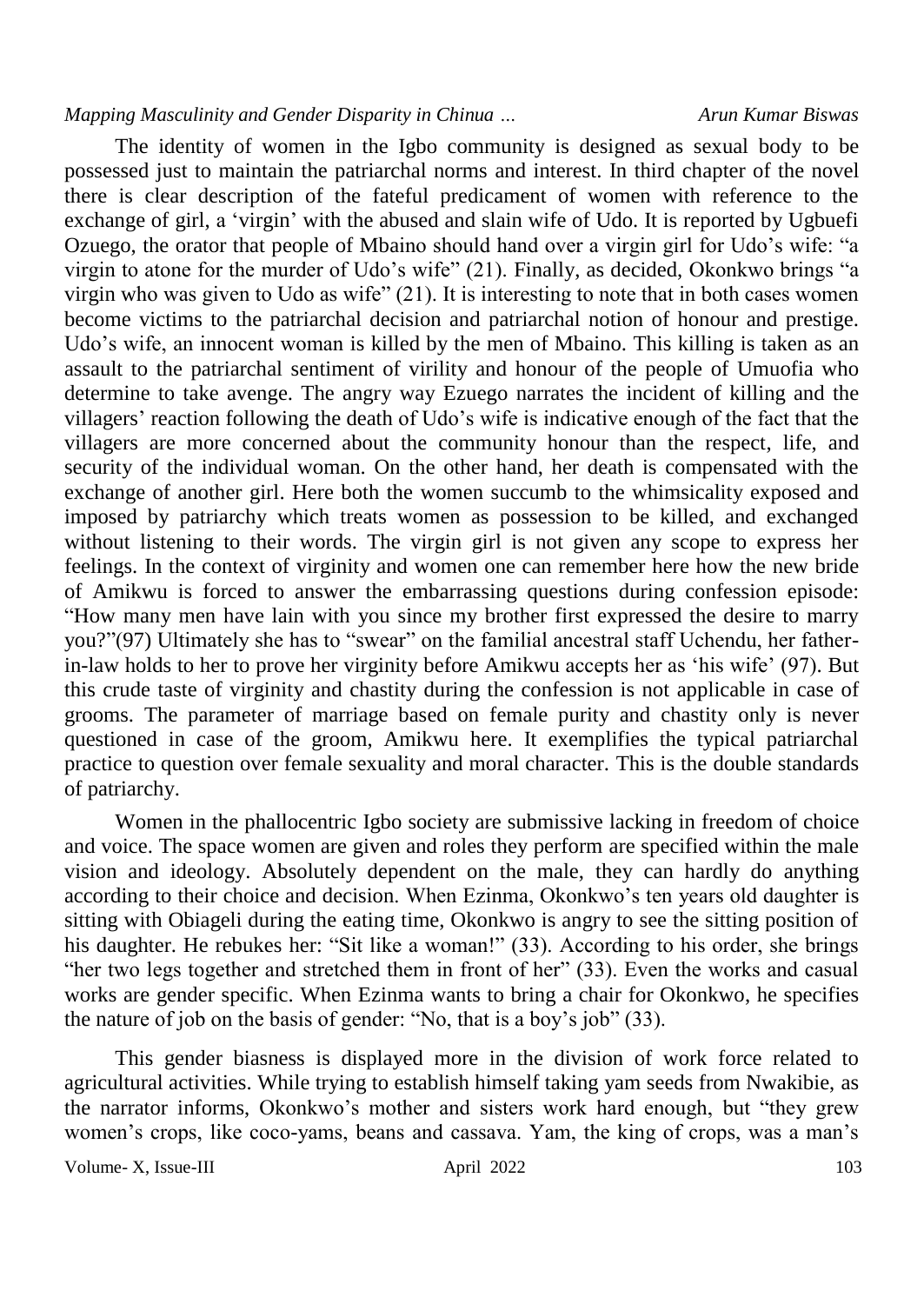crop." (18) The Igbo social system nurtures gender prejudice and difference even in selecting the professions and works. The Igbo villages represented by Umuofia and Mbanta consist of heavily androcentric society with specific roles strictly fixed for men and women. Regarding the sexual bifurcation of labour along commodity lines, Niara Sudarkasa writes:

Among the Ibo, females and males grew different crops …. Within the conjugal family unit, women and men had different responsibilities which were met from the proceeds of their separate economic pursuits. A husband might be primarily responsible for the construction and upkeep of the home and the provision of staple foods, and the wife (or more probably the wives) assumed responsibility for nonstaple foods and the daily needs of her/their children. (Sudarkasa, 100-101)

 The Umuofians, like the typical Igbo people with such gender biasness value the financially profitable 'yam' most as 'the king of the crops'. But women's crops such as coco-yams, beans of lesser value and income stand for womanly softness and tenderness. Like the yam which is an "index of masculinity" and virility, Okonkwo "represents the epitome of masculinity in the Umuofia society" (Annan, 21). The seed of patriarchy lies in the typical assumption that women being weaker are suitable for producing the crops which need the least labour and competence while male is supposed to be engaged with the crops that need more power and productive skills. Patriarchy thus controls the working habit of women. In this society women are not allowed to do what she likes. Women are given household tasks like producing and rearing children and cooking which are considered to be less difficult and feminine. Strong-Leek (2001) points out that: "In *Things Fall Apart* […], women are viewed mainly as child bearers and help mates for their husbands" (30). Men"s works in the home 'like splitting wood or pounding food' (38) are supposed to be "difficult and masculine tasks" (38). Though women are engaged in collecting firewood ("The women had gone to the bush to collect firewood" (40)) and cooking food and preparing edible things, they have no access to eat and taste it before their husband. The narrative goes on: "She could not be expected to cook and eat while her husband starved". (17) We see how Okonkwo enjoys first the food cooked and sent by his wives. Neither they nor their works are valued and paid in the family. Thus they become "life-contracted unpaid workers" (Greer, 329). At the same time, their domestic works which are low in status are viewed as feminine on account of gender division of labour. This occupational differentiation and gender segregation are a patriarchal practice to exploit women. Lorretta F. C. Ntoimo and Uche Isiugo-Abanihe highlight this patriarchal strategy in the context of Nigeria:

In this patriarchal structure, women"s labor is expropriated by their husbands and in some cases, by their fathers, within marriage and household relationships. Women usually perform domestic work, such as cooking, cleaning, and child care. …. In these relations of production, housewives, as part of marriage relations engage in unpaid labor for their husbands who exploit it. The husband is able to exploit the wife's labor because he has control over her labor power. (1984)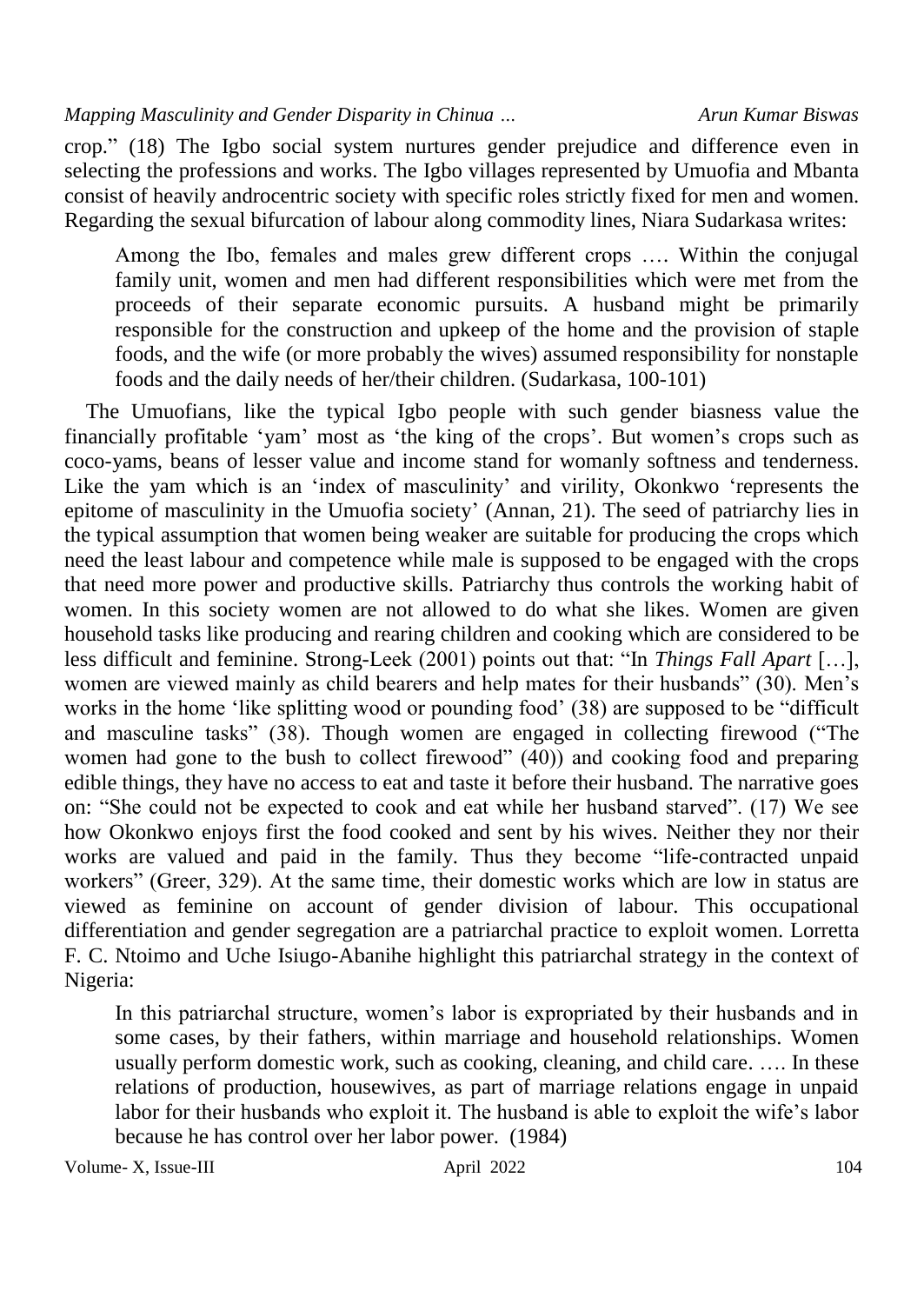Volume- X, Issue-III and April 2022 105 Patriarchy nurtures masculine virility which is exposed in the socio-cultural construction and sensibilities of Umuofia. The villagers value men and manliness most. Patriarchal manliness or masculinity connotes bravery, strong will power and bodily strength and success. Oknonkwo, a patriarch wants to see these masculine forces in his sons. Hence he prefers male child. He wishes: "If Ezinma had been a boy I would have been happier. She has the right spirit." (46) He wants to see it in his lazy son Nwoye. Any man without the "spirit" of virility, "manly" courage and titles is denounced seriously and are stigmatized as effeminate and womanish. It is a characteristic flow in a man. Unoka, Okonkwo's father, a poverty stricken man having no title, burn and fame is considered socially weak and least important person connoting femininity. In a public meeting Okonkwo who detests weakness calls Osugo "a woman" (20). He insinuates at him: "This meeting is for men" (20). An unbeaten wrestler, Okonkwo known as "Roaring Flame" (112) always values male virility, valour and energy. Okonkwo builds his life on the principles of patriarchal masculinity and is afraid of being called womanish or 'Agbala'. Agbala stands for a name for a woman but the term also refers to a man with no title. From his childhood, Okonkwo is obsessed in proving his masculine virility to avoid being called an agbala, like his father. His whole life is dominated "by fear of failure and of weakness" (10). Even he considers showing of love and affection as weakness and womanliness. Generally, "an Igbo man is not required to betray his emotions." (Odimegwu 30) Hence, in spite of his inward love for Ikemefuna and Ezinma, he "never showed any emotion, unless it be the emotion of anger" (21). He believes that "to show affection was a sign of weakness" (21). Hence he treated them with his heavy hand. The villagers in Umuofia who refuse to assist in killing Ikemefuna as per the decision of the oracle are called "effeminate men" (42). In order to attest his manliness Okonkwo participates in the clan-plan to kill Ikemefuna, his adopted son, because he "was afraid of being weak" (44). But this fear haunts him when he suffers inwardly immediately after the murder of Ikemefuna. Guilt-ridden Okonkwo broods over the loss of his courage: "When did you become a shivering old woman" (47). He reprimands himself not to "become a woman indeed" (47). For a masculine oriented man like Okonkwo it is a sign of weakness and lacking in virility. Seeing Nwoye"s idle and inactive mind-set, he rebukes often him as womanly and effeminate. Soon after learning about his conversion to Christianity, Okonkwo broods over how he, "a flaming fire …. Could have begotten a son like Nwoye, denigrate and effeminate?" (112) Shocked and grief-stricken, he sighs heavily as if "living fire begets cold, impotent ash" (113). The narrative description of his tribe, his children and his mental condition highlight that in Ibo society men without potentiality and courage are marked with impotency. So towards the end of the novel we see Okonkwo laments at the disappearance of the ancestral community valour and courage which once characterised the people of Umuofia before the arrival of the white men there: "Worthy men are no more … Those were days when men were men" (145). Okonkwo is deeply grieved. He "mourned for the clan, which he saw breaking up and falling apart and he mourned for the warlike men of Umuofia, who had so unaccountably become soft like women". (133) He rebukes Egonwanne, a villager for his soft and sweet tongue and cowardice, and hence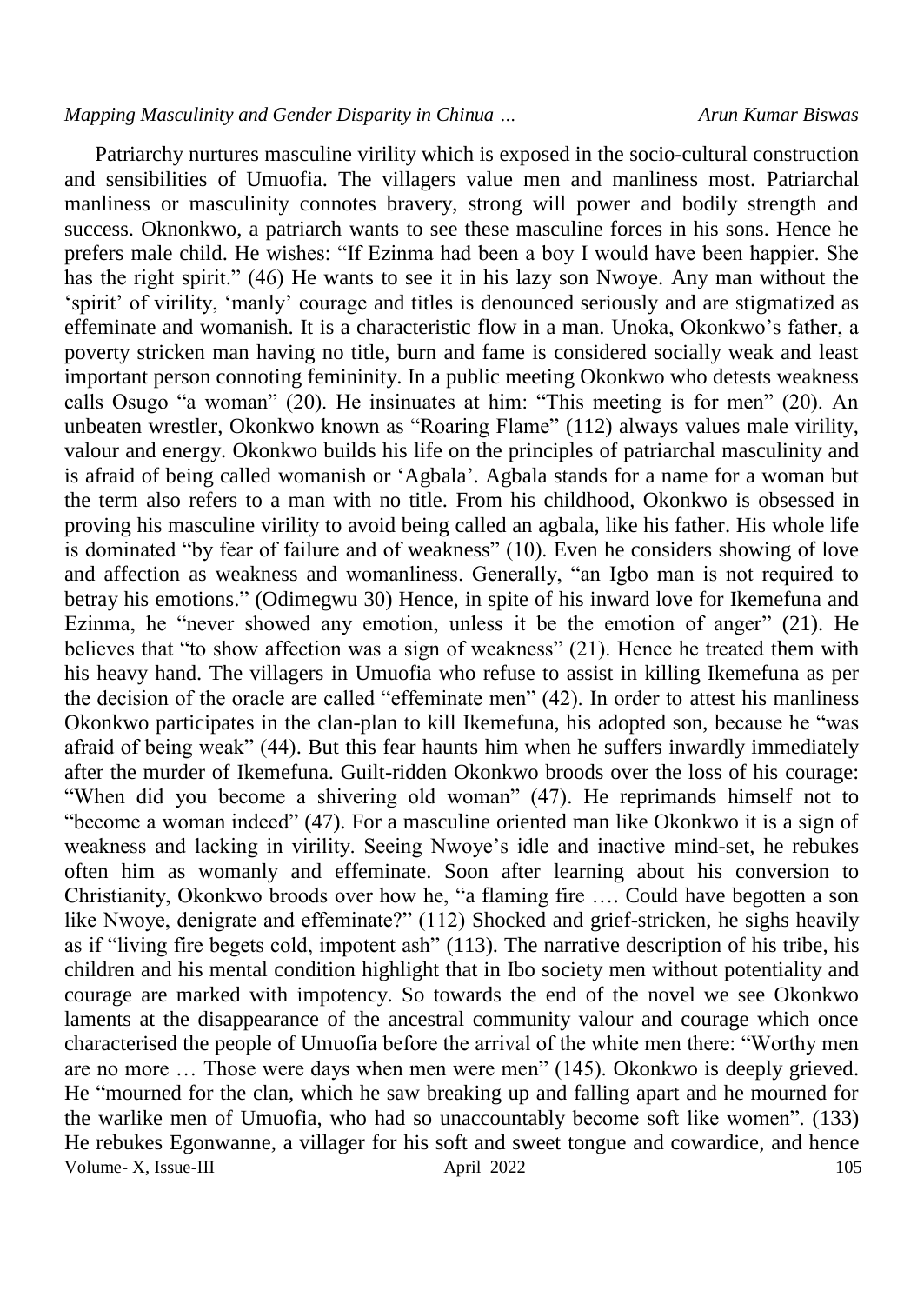his wisdom is described as 'womanish': "When he speaks he moves our men to impotence" (145). These binary attitudes of "potent" and "impotent" in terms of stronger men and feeble women validate the traditional concept and the construction of masculinity in the Igbo community. Okonkwo, a traditional masculine man, not fitting into the new 'effeminate' way of life, finally commits suicide.

In such a society with heavily patriarchal consciousness male is always fond of controlling and subjugating women. This echoes the patriarchal ego satisfaction. Okonkwo, an authoritarian man cherishes the hope that his son Nwoye would be prosperous man having control over barns and wives in future. He is troubled with his father's weakness and failure which he never expects to transmit into his sons, especially Nwoye. As a father he is worried about Nwoye for lacking in his own "manliness". He wishes "Nwoye to grow into a tough young man capable of ruling his father's household" (38). He is pleased to see the grumbling attitude of his son to women and their works. This shows that in future he would be "able to control his women folk". (38) Oknokwo is of the view that familial authority of man comes through his dominating attitude towards women. The virility and quality of man is judged on his capacity of controlling women in the family. This shapes largely the pattern of patriarchal domination of women which is echoed in the narrator"s voice: "No matter how prosperous a man was, if he was unable to rule his women and his children (especially his women) he was not really a man" (38). Okonkwo proves to be a 'real man' in his capacity of complete authority over men and women of his family. An aggressive man, he rules "his household with heavy hand" (10). His wives and children live in "perpetual fear of his fiery temper" (10). The patriarchal society is conscious enough to generate and enhance this authoritative capability in a male child by culturally narrating the war account and stories of heroic deeds and achievement of men. Okonkwo never likes his sons, especially Nwoye listen to 'the mother's stories' that he loves. Okonkwo considers these stories of 'tortoise and birds' to be "as silly as women stories" (55) meant for 'foolish women and children" (39). That's why Nwoye never expresses his love for the stories told by his mother in fear of his father who always "wanted him to be a man" (39). Hence Okonkwo while sitting in his obi "encouraged the boys to sit and told them the stories of the land– masculine stories of violence and bloodshed" (39). Unlike the 'women/mother's stories' illustrating female values, Okonwo's stories (to boys only) exemplify male values of warfare and violence thus inculcating patriarchal notion of courage in the boys. He eventually impresses his son and indoctrinates the basic patriarchal consciousness in Nwoye who begins to nurture the typical male ideology that "it was right to be masculine and to be violent" (39). This is how the seed of patriarchy is implanted in the young mind of the boys thus perpetuating the phallus-centric authority in the society in general and Igbo society in particular.

The masculine temperament finds expression in Okonkwo's domination of his wives who represent the female victims of Igbo gendered prejudice. An angry man, Okonkwo, as already said, always controls his wives who are in "perpetual fear" of him. Even he thinks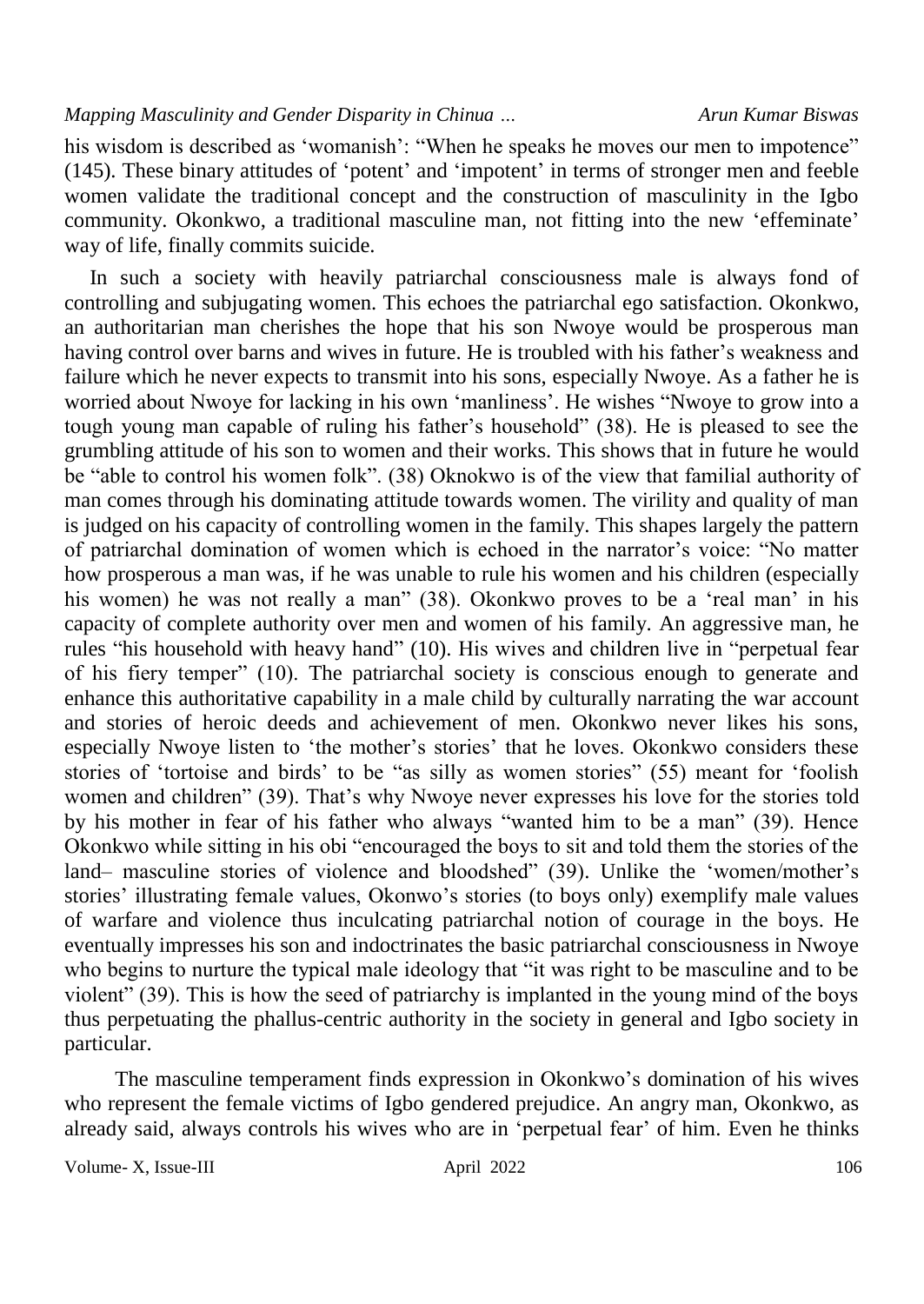his wife's mere inquiring as disrespect. When Nwove's mother asks if Ikemefuna will be staying long with them, Okonkwo rebukes her: "Do what you are told woman. When did you become one of the ndiche (clan elders) of Umuofia?" (18) This dominating tendency gets finer expression in his practice of wife beating, a form of male violence and authority over women. He beats his youngest wife, Ojiugo who went to her friend"s house to plait her hair without cooking the afternoon meal. When she comes back later, "he beat her very bitterly" (22) even in the week of peace, the sacred week. There is huge dissatisfaction among the villagers who utterly disapprove Okonkwo's grave act of violation "not because of the physical battering, but, rather the timing of the occurrence" (Strong-Leek 31) i.e. during the Peace-Week. Here the clan is more concerned not with the safety and justice of woman beaten. Hence no body from the clan comes in favour of the wounded wife. On the contrary, Ezeani, the priest who initially gets angry at Okonkwo"s behaviour blames the 'wretched' girl: "your wife was at fault" (23). Thus it is clear that wife battering is not the matter of serious concern. S. Iyasere (1969) points that "the peace of the tribe as a whole takes precedence over personal considerations" (94). There is hardly any sympathy or compassion for the atrocity women face in the patriarchal Igbo culture that devalues women so much that their feelings, security and safety are not significant at all thus erasing their identity. That woman is less important than the creed is clear from the reaction of the people when Okonkwo beats his second wife Ekwefi for cutting a banana tree after this peace week: "without further argument Okonkwo gave a sound beating and left her and her daughter weeping." (28) He never considers her ill-fated condition. Even no neighbours come in support of Ekwefi except her two co-wives who dare to restrain Okonkwo with pleading words: "it is enough". He again "swore to beat Ekwefi" (56) for giving Ezinma eggs. They helplessly face patriarchal dominance.

This situation shows that it is easy for men to control woman through beating and torturing over women's body. Men exercise his power over women in various forms including beating. Beating is one kind of physical torture that powerful men always use upon the powerless women in order to exhibit the androcentric hegemony thus proclaiming that men as superior are the protectors of women. Thus wife beating colonizing the body renders much pleasure to male ego, as found in Okonkwo. The Nigerian patriarchal society allows and promotes physical abuse of women and wives. It is normal incident in this Igbo community people. Except Ndulue almost everybody badly treats women. Equality and independence are matter of imagination to women. Apart from Okonkwo"s case, the practice of wife beating happens in the life of Mgbafe: "Uzowulu is a beast. My sister lived with him for nine years. During those years no single day passed in the sky without his beating the woman … when she was pregnant, he beat her until she miscarried" (67). Hearing the case from both sides for judgment, the leader of Egwugwu, the man called "Evil Forest' gives sympathetic view to the woman. But one of the elder men says, "I don't know why such a trifle should come before the egwugwu." (68) This exposes that female subordination takes so grounded in the traditional Igbo culture, that people of Umuofia find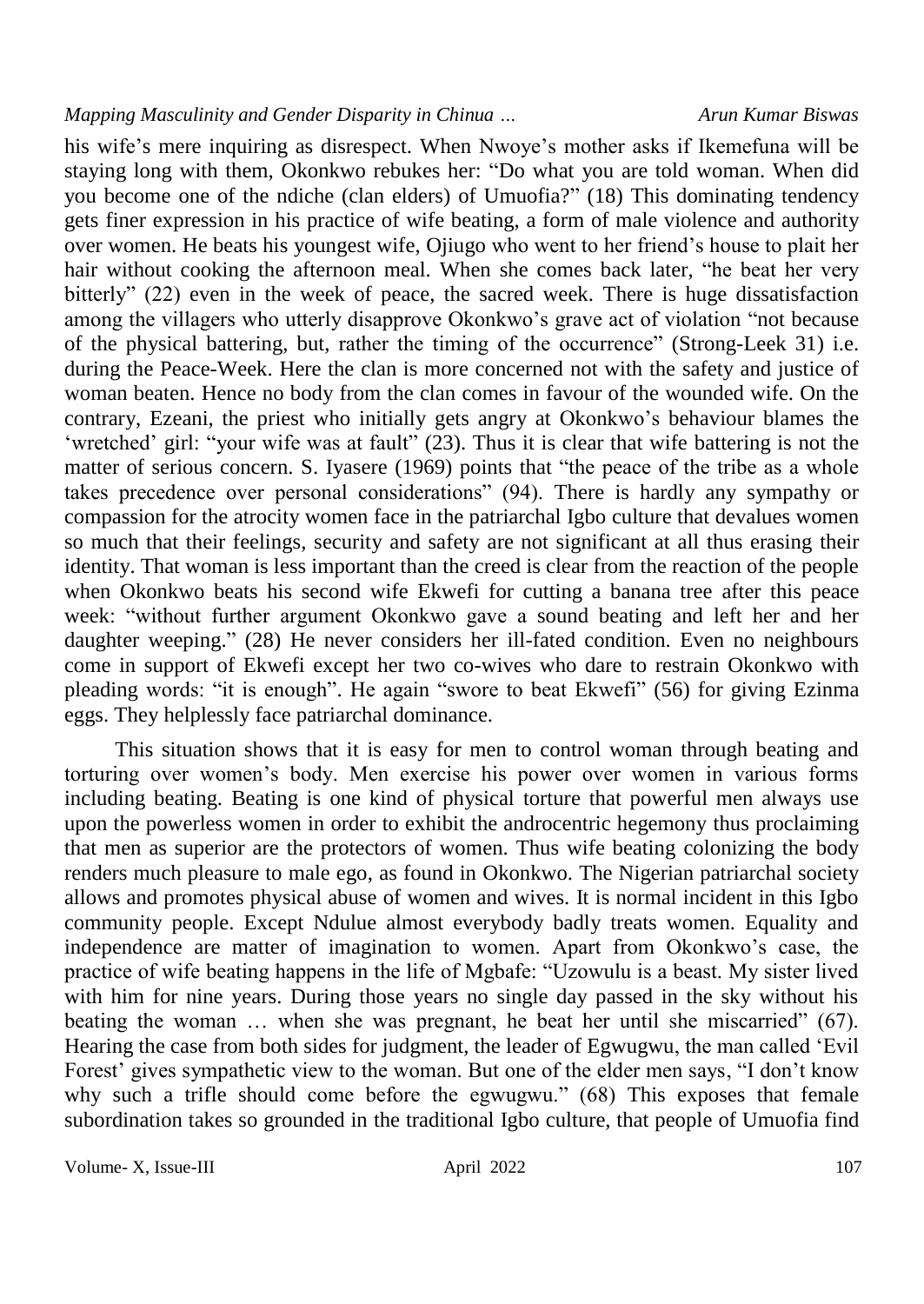no wrong in the serious matter of wife beating and tortures-- mere "trifling" matter in the eyes of men. So women are absolutely helpless victims in this male society of Umuofia. Their hapless condition here reminds one of what Virginia Woolf says of woman: "Imaginatively she is of the highest importance. Practically she is completely insignificant." (45)

In the Nigerian Igbo society being sexist, women become "insignificant" even in the case of marriage. Marriage, an important event in the Igbo society, takes place with serious discussion among the elders of the two families. But women has little role to play. The marriage system is so gendered that women always silently suffer and adjust because of the patriarchal gender consciousness. Men practice polygamy marrying a number of wives while women generally practice monogamy. Thus marriage, a male centred institution, with few exceptions, causes gender humiliation and discrimination for women in the process of their commodification in accordance to how much "ripe", "fresh" (51) they are for marriage implying their productive ability and fertility. Women and girls suitable for marriage are placed before the suitors and his relatives for match fixing. The relatives observe the physical and other qualities of the bride. If they are satisfied they offer the bride-price for marriage in consultation with the senior male members of her house. Generally young girls and women are decorated in order to look her beautiful in the eyes of the groom and his relatives. A few men come to fix the bride price for the marriage of Oberika"s sixteen year old daughter Akueke who is considered "ripe for marriage" (51). The suitor and his relatives observe, just like surveyor, "her young body with expert eyes" and assure that she is "beautiful and ripe" (51) enough. Her young body with "full, succulent breasts" (51) here becomes sexual object to be surveyed with male gaze. Hence she is decorated with uri, black necklace, waist-beads and also her skins rubbed lightly with cam wood in order to impress the suitor's relatives as well as to satisfy the patriarchal notion of marriage and sexuality. Marriage in Umuofia is like a play and deal: "Marriage should be a play" (53). In this deal women are sold as brides with bride price. Akueke"s marriage is finalized when the deal is fixed: "In this way Akueke"s bride-price was finally settled at twenty bags of cowries… when the two parties came to this agreement" (53). But in this decision making deal the bride and women have no important role to play. The same happens in the marriage occasion of Amikwu, the youngest son of Uchendu in Mbanta.

In the gender bias society of Igbo community men occupies the central power and position offering the secondary position for submissive women in social transactions and organizations. Hence women are considered as outsiders. The narrator describes this neglected predicament of women in the context of community meeting for trial: "It was clear from the way the crowd stood or sat that the ceremony was for men. There were many women, but they looked on from the fringe like outsiders." (64) Women are excluded from social life. This gender exclusion and silence characterise their life. They are born to obey and never to question their male authority. Women have hardly any right to ask question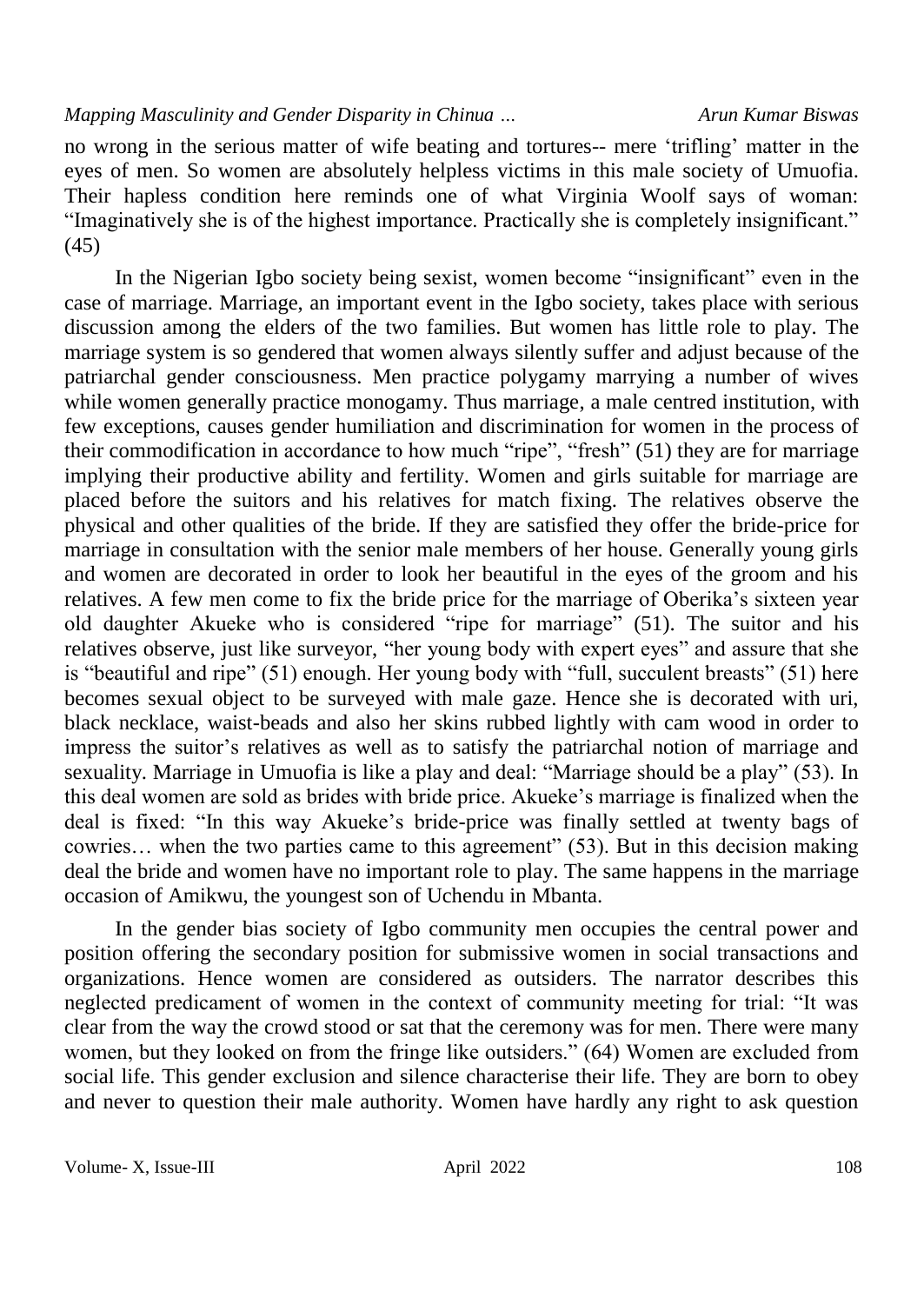neither in the family nor in the society. The narrator gives description of the gender polarity with reference to the egwugwu house:

The egwugwu house … with many coloured patterns and drawings done by the especially chosen women at regular intervals. These women never saw the inside of the hut. No women ever did. They scrubbed and painted the outside walls under the supervision of men. If they imagined what was inside, they kept their imagination to themselves. No women ever asked questions about the most powerful and the most secret cult in the clan. (65)

This non-inclusion of women is evident in their non-participation in any socio-political discussion and decision making body equally with their male counterpart. Neither they are invited to stay in social body nor included in councils of war: "they did not form part of the masquerades representing the judiciary and ancestral spirits."(57) This gender discrimination, maltreatment and marginal predicament of women is evident even in Mbanta in family gatherings in Uchendu"s house in the different types of sitting arrangement for men and women: "The men brought their goatskin mats, with which they sat on the floor, and the women sat on a sisal mat spread on a raised bank of earth." (97). Born victims of patriarchal prejudice and injustice, woman has secondary position and status in comparison to the male members, "the first sex". Simone De Beauvoir argues in this context, "One is not born, but rather becomes, woman" (293).

This masculine dimension of the Igbo society is evident in the gender duality as exposed in the words of Uchendu, maternal uncle of Okonkow. Though it is called "mother is supreme" (98), the Igbo society does not give much importance to woman. Uchendu explains: "We all know that a man is the head of the family and his wife do his bidding. A child belongs to its father and his family and not to its mother and her family. A man belongs to his fatherland and not to his motherland." (98) Even after spending lifelong with family members and children she cannot find a space, a room and home to be buried. Uchendu continues "when a woman dies she is taken home to be buried with her own kinsmen. She is not buried with her husband"s kinsmen" (98) Okonkwo"s mother lived with Unoka for long time. But after her death she is buried by her brothers and kinsmen in Mbanta. Women are for sorrows and suffering. Male is for good and sweet moment. Uchendu"s words bring out the patriarchal duplicity again: "a man belongs to his fatherland when things are good and life is sweet. But when there is sorrows and bitterness he finds refuge in his motherland." (98) This gender consciousness is also associated with the laws and customs of the Igbo society. The crime of killing is judged from the perspective of gender. As per the customs and rules, Okonkwo has to flee his village Umuofia immediately after his accidental firing at Uzoudo' sixteen year old son: "The crime was of two kinds, male and female. Okonkwo had committed the female, because it had been inadvertent. He could return after seven years." (91) This implies the patriarchal idiosyncrasies of dominating and valiant manliness and weaker womanliness; thus proclaiming the superiority of masculinity over femininity.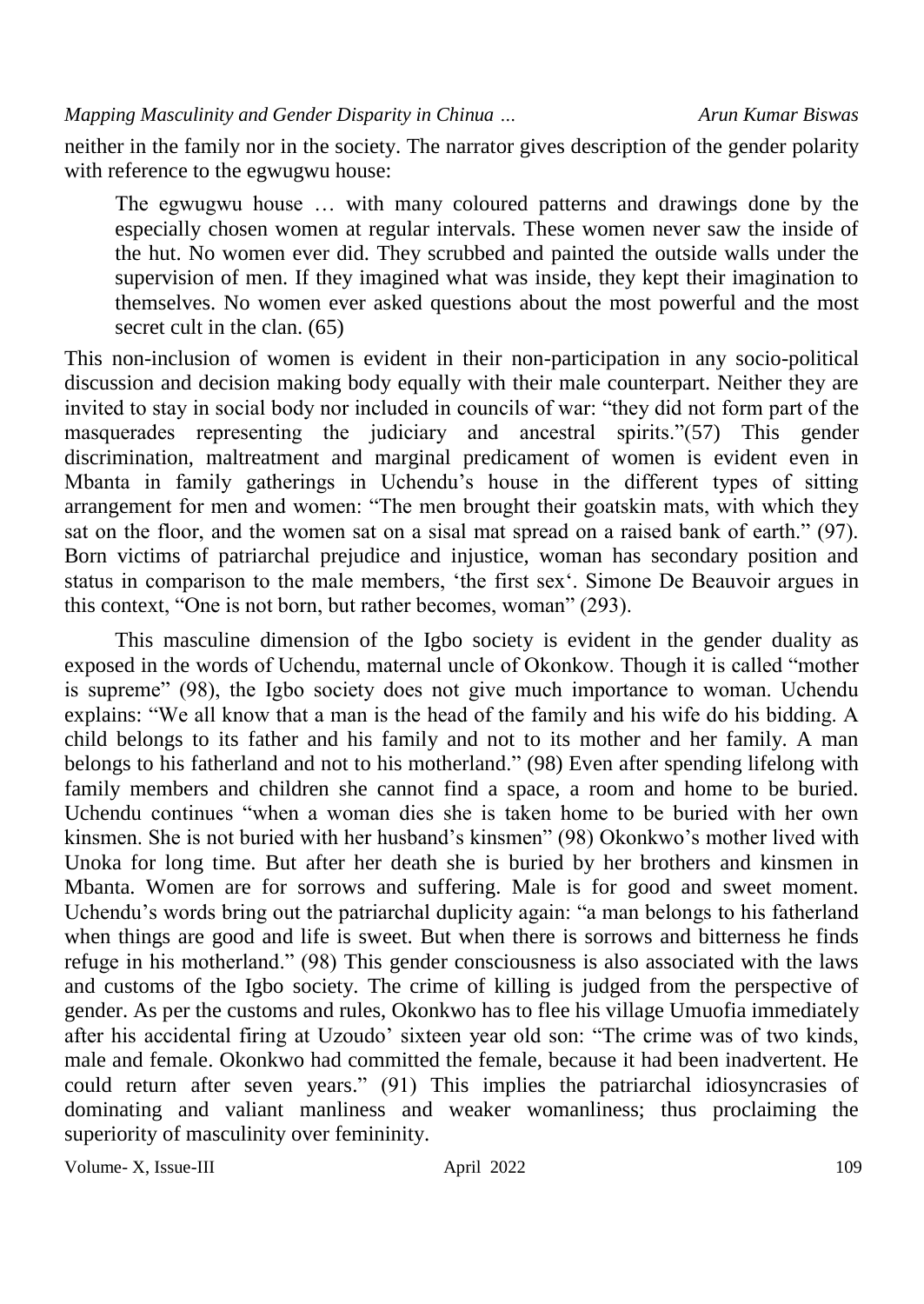**Conclusion:** From the perusal of this novel, it is obvious that Achebe depicts a patriarchal structure of Nigerian Igbo society which values masculinity over femininity. In fact, patriarchal masculine consciousness intrudes almost every section of life– social structure, customs, interaction, marriage, law, profession and works. It is exposed in the dominant and reproachful attitude of "potent" men towards women, resulting in gender discrimination. Achebe sympathetically presents the social predicament and role of marginalized woman who, in spite of being very hardworking, dutiful and obedient, are positioned as "second sex', an appendage and a mere possession of men in the patriarchal Igbo society. In this androcentric society represented by Umuofia and Mbanta there is clearly defined traditional roles for men and women; the men have leadership and authoritarian roles while the women have submissive domestic roles. In this masculine society a man is to be violent, strong, and courageous, and any sign of weakness is considered to be an effeminate or female feature. Okonkwo who represents a traditional masculine man, strictly adheres to this patriarchal consciousness and values defined by the Umuofian society and also has intrinsically biased and domineering attitudes of women which are reflected in the way he treats them. Like Okonkwo, the protagonist, all the male characters in the novel have both cultural and individual patriarchal idiosyncrasies and ideologies that validate the scope and nature of masculinity and gender inequality. In the novel Achebe has made an artistic use of women"s gendered marginality to map the pattern of patriarchal construction of Igbo society.

## **Works Cited:**

- 1. Achebe, Chinua. *Things Fall Apart*. New Delhi: Penguin Books, 2001.
- 2. Akande, J. O. Debo. *Law and the Status of Women in Nigeria*. Nigeria: Economic Commission for Africa, African Training Centre for Women, United Nations, 1979.
- 3. Annan, Griselda. *Tracing the Evolution of the Roles of Female Characters in Selected Works of Chinua Achebe*. M. Phil Dissertation, University of Ghana , 2018. [http://ugspace.ug.edu.gh/bitstream/handle/123456789/26537/Tracing%20the%20Ev](http://ugspace.ug.edu.gh/bitstream/handle/123456789/26537/Tracing%20the%20Evolution%20of%20the%20Roles%20of%20Female%20Characters%20in%20Selected) [olution%20of%20the%20Roles%20of%20Female%20Characters%20in%20Selecte](http://ugspace.ug.edu.gh/bitstream/handle/123456789/26537/Tracing%20the%20Evolution%20of%20the%20Roles%20of%20Female%20Characters%20in%20Selected) [d.](http://ugspace.ug.edu.gh/bitstream/handle/123456789/26537/Tracing%20the%20Evolution%20of%20the%20Roles%20of%20Female%20Characters%20in%20Selected)
- 4. Beauvoir, Simone De. *The Second Sex*. Trans. Constance Borde and Sheila Malovany Chevallier. London: Vintage Books, 2009.
- 5. Clifford Odimegwu and Christian N. Okemgbo. "Men"s Perceptions of Masculinities and Sexual Health Risks in Igboland, Nigeria." *International Journal of Men s Health*, 7(1), 2008:21-39. [https://www.researchgate.net/publication/244941327\\_Men's\\_Perceptions\\_of\\_Mascu](https://www.researchgate.net/publication/244941327_Men) linities and Sexual Health Risks in Igboland Nigeria.
- 6. Gbaguidi, Célestin. "The Representation of the African Woman in Male-Dominated Society: A Study of Chinua Achebe"s *Things Fall Apart* and Amma Darko"s *Beyond the Horizon*." *International Journal of Arts and Humanities (IJAH) Ethiopia*, Vol. 7 (2), 2018: 40-48. DOI: [http://dx.doi.org/10.4314/ijah.v7i2.6.](http://dx.doi.org/10.4314/ijah.v7i2.6)
- 7. Greer, Germiane. *The Female Eunuch*. St. Albana: Paladin, 1976.